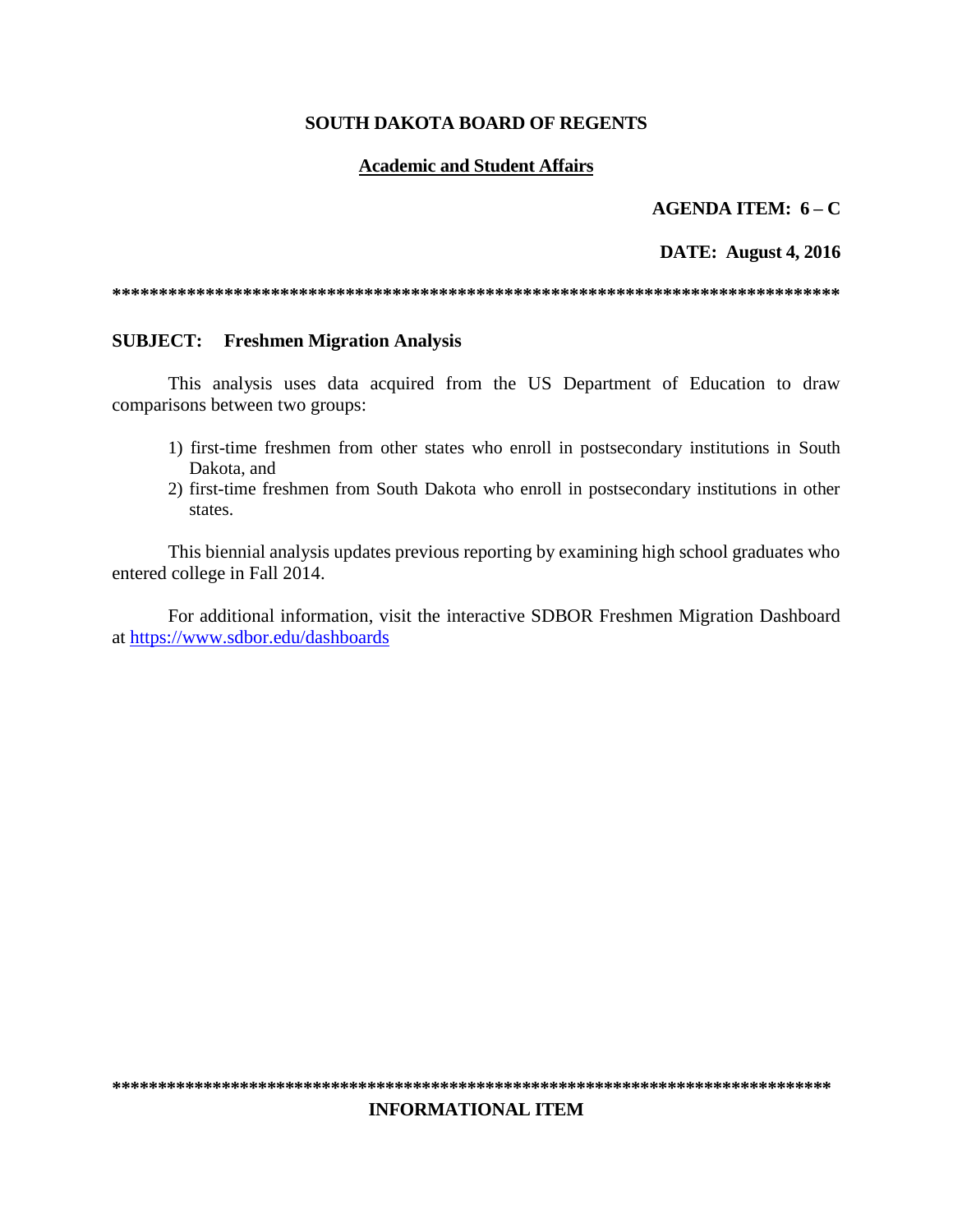

Special Data Analysis \*\*\*

# Interstate Migration of College Freshmen

Hundreds of thousands of first-time college students leave their homes each year to attend college in another state. However, not all states gain equally in this exchange. Some states attract more students than they send away, while others send away more students than they attract. Because the ability to attract and retain college-educated workers may bring lasting economic and social benefits, states typically aspire to be "in the black" with respect to the interstate exchange of college students. This topic begs an important question: How does South Dakota fare as a destination for college students? This report offers updated findings from SDBOR's biennial analysis of federal migration data, and suggests that South Dakota has continued to sustain its status as a net importer of college students.

# **Data Notes**

Information presented in this report is sourced from an original analysis of IPEDS residence and migration survey files, which are populated for all IPEDS institutions on a biennial basis.<sup>1</sup> In this report, data reflect fall enrollments of first-time, degree/certificate-seeking students graduating from high school in the last twelve months.<sup>2</sup> Enrollments are analyzed for four-year and two-year degreegranting, Title IV postsecondary institutions only. The current analysis is based on data from Fall 2014, which were released by IPEDS in 2016.

## **Analysis**

Was South Dakota a "net importer" of college freshmen in Fall 2014? The answer to this question flows from two simple observations:

- **The state exported 1,433 college freshmen in Fall 2014**. South Dakota produced 5,712 high school graduates who enrolled in a degree-granting postsecondary institution in Fall 2014. Of these, 74.9 percent (4,279) enrolled in an in-state institution, while 25.1 percent (1,433) enrolled in an out-of-state institution.
- **The state imported 2,658 college freshmen in Fall 2014.** Of the 6,937 college freshmen who enrolled in South Dakota postsecondary institutions in Fall 2014, 4,279 (61.7 percent) were South Dakota residents and 2,658 (38.3 percent) were residents of another state.

 $\overline{a}$ <sup>1</sup> Residency and migration data submissions (from postsecondary institutions to IPEDS) are mandatory in evennumbered years and optional in odd-numbered years.

<sup>2</sup> Students enrolling in multiple states will be double-counted.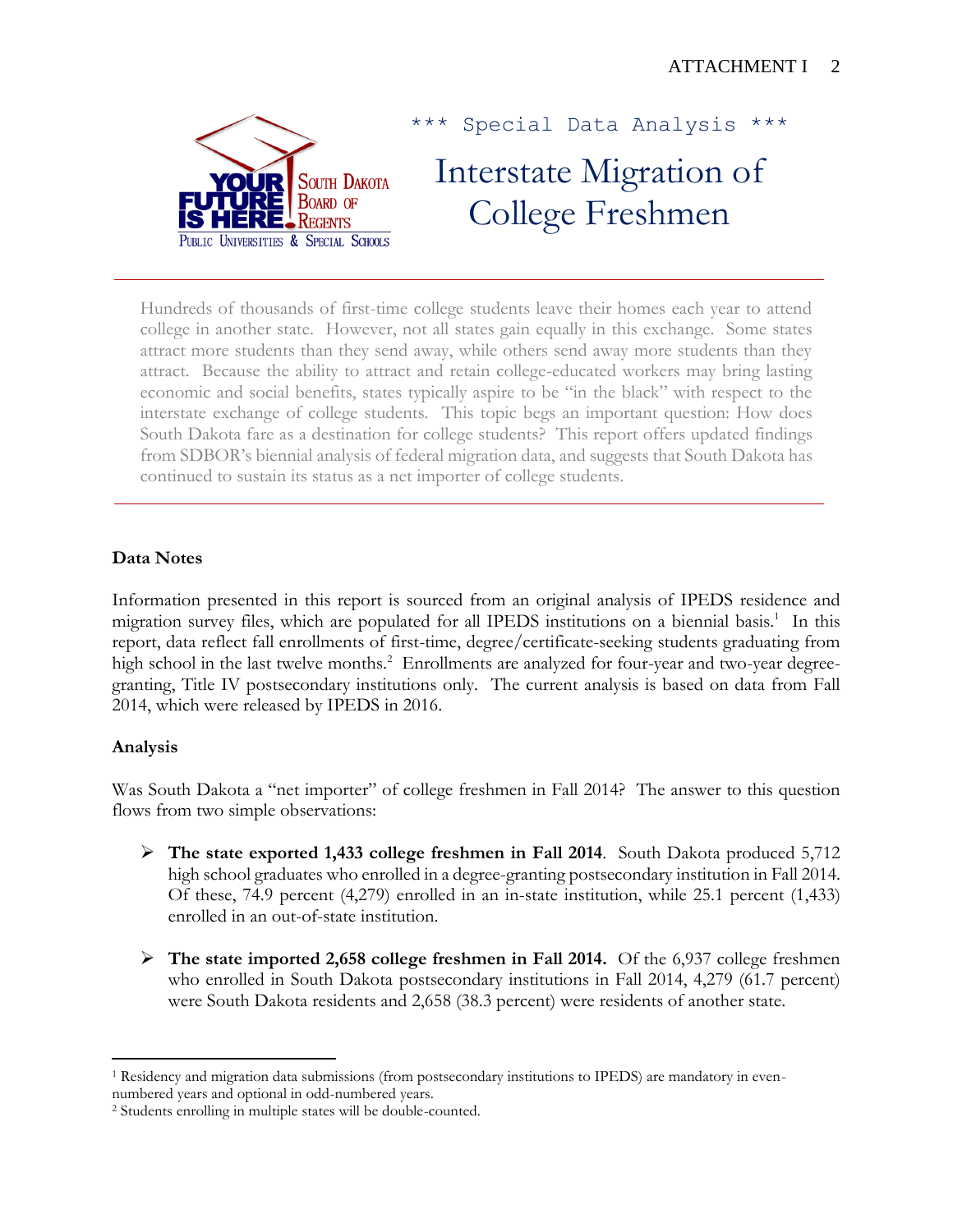Combined, these observations confirm that South Dakota was a net importer of college freshmen in Fall 2014. A total of 1,433 South Dakota residents were lost to out-of-state colleges and universities, while 2,658 non-residents were drawn to South Dakota institutions during the same term. On the whole, these totals amount to a net gain of 1,225 college freshmen in Fall 2014.

Expressed as a ratio, South Dakota imported approximately two students (act. 1.85) for every one student exported.

The following figures provide a closer look at historical migration trends. As seen in Table 1, the state's migration differentials (shown as both integers and ratios) have shown consistent and dramatic improvement over the last

2,658 students "imported" - 1,433 students "exported"

# $+1,225$  net gain

decade. In 2002, the state's migration ratio of 0.95 reflected a net loss of 100 freshmen; by 2012, this ratio had improved to 1.95, a new all-time high. While these differentials ticked down slightly in 2014, data nonetheless continue to show that South Dakota has solidified its transformation from a net exporter of college freshmen to a net importer.

| Freshmen Migration to SD, 2000-2014 |       |        |       |       |       |       |       |       |  |  |  |
|-------------------------------------|-------|--------|-------|-------|-------|-------|-------|-------|--|--|--|
|                                     | 2000  | 2002   | 2004  | 2006  | 2008  | 2010  | 2012  | 2014  |  |  |  |
| Freshmen Imported                   | 1,776 | 1,751  | 1,948 | 2,003 | 2,134 | 2,288 | 2,693 | 2,658 |  |  |  |
| Freshmen Exported                   | 1,844 | 1,851  | 1,819 | 1,513 | 1,564 | 1,458 | 1,382 | 1,433 |  |  |  |
| Net Migration                       | -68   | $-100$ | 129   | 490   | 570   | 830   | 1.311 | 1,225 |  |  |  |
| Ratio                               | N 96  | 0.95   | 1.07  | 1.32  | 1.36  | 1.57  | 195   | 1.85  |  |  |  |

**Table 1**

Segmenting by sector, a closer inspection of migration data shows that the regental system itself has been a key leader in this growth movement. Figure 1 (next page) indicates that the state's four-year public institutions generated a sector-leading migration differential of +1,226, a figure that corresponds to a migration ratio of 2.51. This means that for every student leaving South Dakota in 2014 to study at a four-year public institution in another state, 2.51 out-of-state students entered the state to study at one of South Dakota's four-year public institutions. In terms of raw numbers, the next closest sector was the two-year public sector, which generated a net gain of only 11 students. The state's private sector accounted for a net loss of 12 students in Fall 2014.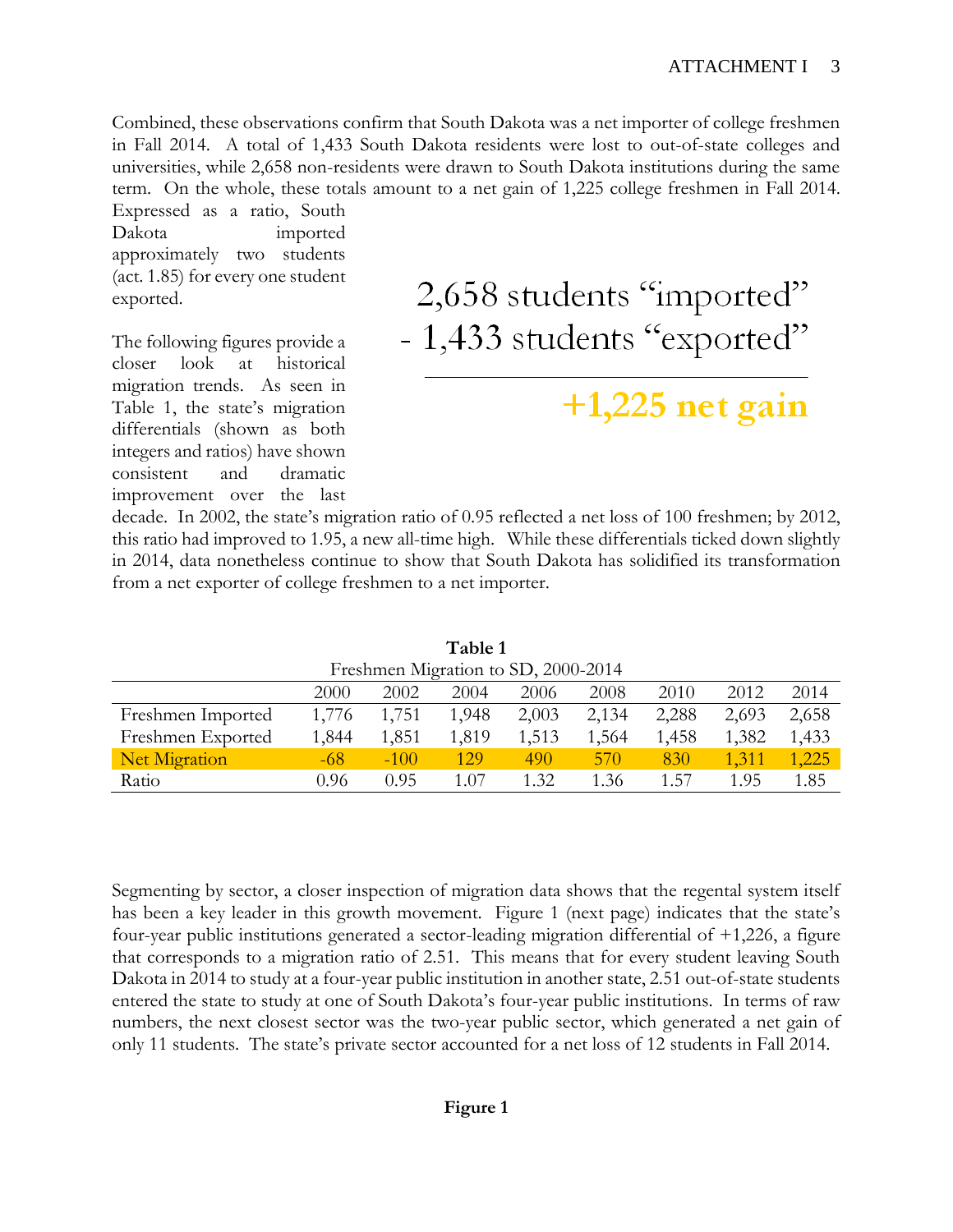## ATTACHMENT I 4



Table 2 provides national context for South Dakota's 2014 net migration figures. 3 South Dakota's net gain of 1,225 students constitutes the 29th highest figure among all US states. It should be noted that South Dakota outperformed several neighboring states, including Minnesota, Montana, Nebraska, and Wyoming.

| Table 2                      |        |                            |       |  |                            |        |  |           |           |  |  |  |
|------------------------------|--------|----------------------------|-------|--|----------------------------|--------|--|-----------|-----------|--|--|--|
| Net Migration by State, 2014 |        |                            |       |  |                            |        |  |           |           |  |  |  |
| PA                           | 15,060 | VA                         | 4,217 |  | DE                         | 1,717  |  | NV        | $-1,273$  |  |  |  |
| MA                           | 8,278  | WV                         | 4,190 |  | МI                         | 1,310  |  | H         | $-1,513$  |  |  |  |
| AL                           | 8,088  | <b>MS</b>                  | 4,148 |  | <b>SD</b>                  | 1,225  |  | GA        | $-1,522$  |  |  |  |
| IA                           | 7,871  | KY                         | 4,097 |  | <b>MT</b>                  | 1,223  |  | WA        | $-2,136$  |  |  |  |
| IN                           | 7,652  | <b>OR</b>                  | 3,759 |  | <b>NH</b>                  | 1,181  |  | <b>MN</b> | $-4,992$  |  |  |  |
| AZ                           | 7,202  | MO                         | 3,459 |  | <b>NE</b>                  | 882    |  | CT        | $-5,219$  |  |  |  |
| <b>SC</b>                    | 6,513  | AR                         | 3,313 |  | FL                         | 817    |  | MD        | $-7,607$  |  |  |  |
| N <sub>C</sub>               | 6,278  | KS                         | 3,151 |  | ID                         | 708    |  | TX        | $-9,601$  |  |  |  |
| NY                           | 5,988  | VТ                         | 2,786 |  | МE                         | 618    |  | CA        | $-12,435$ |  |  |  |
| RI                           | 5,787  | <b>ND</b>                  | 2,629 |  | WY                         | 609    |  | IL        | $-17,438$ |  |  |  |
| <b>OH</b>                    | 5,304  | WI                         | 2,618 |  | NM                         | 109    |  | NJ        | $-27,505$ |  |  |  |
| UT                           | 4,989  | TN                         | 1,729 |  | CO                         | $-26$  |  |           |           |  |  |  |
| OK                           | 4,602  | LA                         | 1,718 |  | AK                         | $-918$ |  |           |           |  |  |  |
| $\text{cont.} \rightarrow$   |        | $\text{cont.} \rightarrow$ |       |  | $\text{cont.} \rightarrow$ |        |  |           |           |  |  |  |

<sup>3</sup> Table values will not sum to zero due to the presence of foreign students and students from an unknown state of origin.

 $\overline{a}$ 

#### Net Migration to SD by Sector, 2000-2014